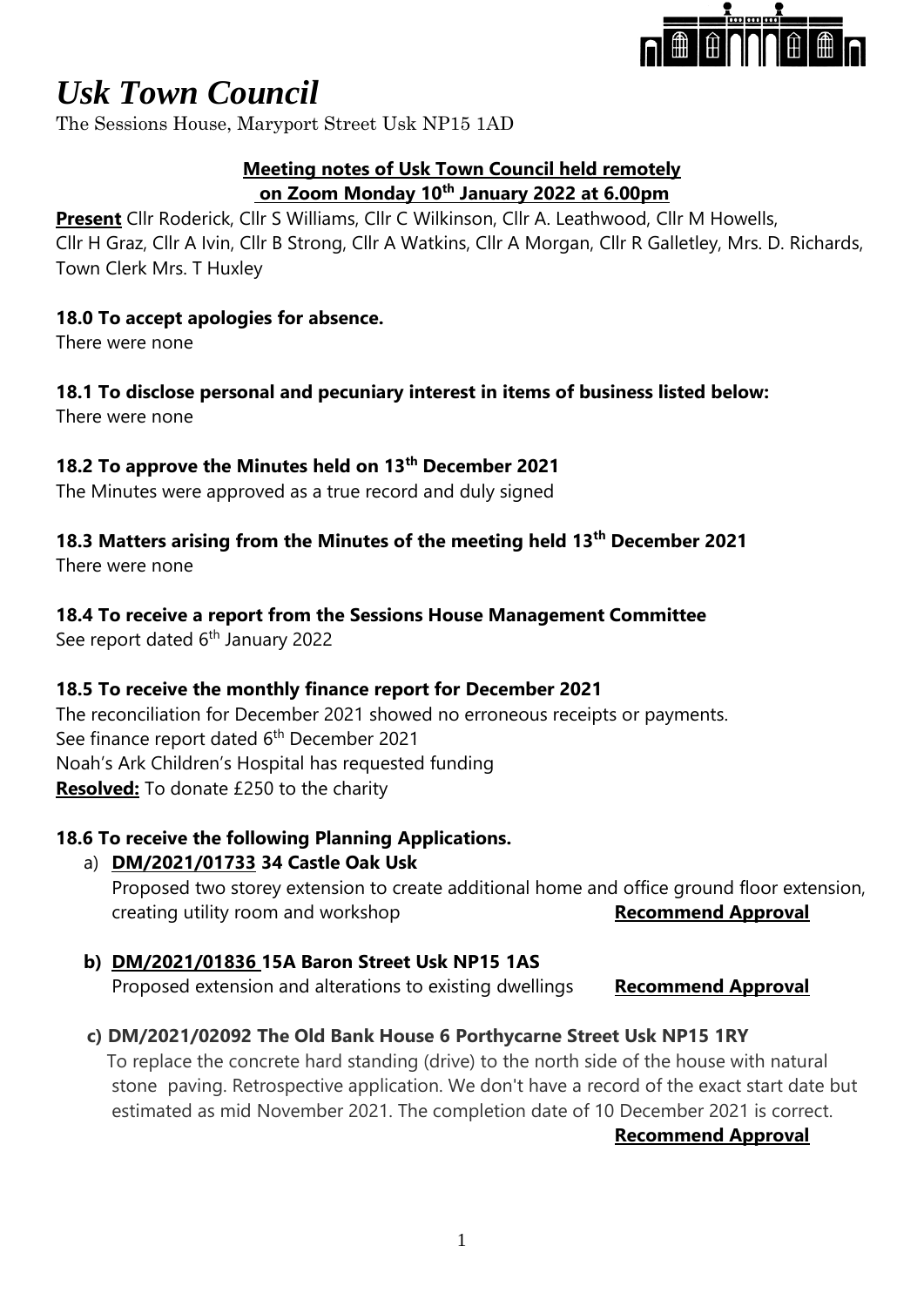

# *Usk Town Council*

The Sessions House, Maryport Street Usk NP15 1AD

#### **18.7 To receive an update on the Masterplan for Usk**

- MCC's Economy & Development Select Committee has recommended adoption.
- The plan be submitted to Cabinet on the 19<sup>th</sup> January 2022.

#### **18.8 To receive an update on the Digital Information board**

Work in progress

#### **18.9 To receive an update on the proposed markets on the site of the former Usk Household Recycling Centre (UHRC)**

- MCC is exploring the possibility of the HWRC site being leased to UTC on a short-term basis
- There may be some funding for the project from the Welsh Government
- Green Tops Events who specialize in the running of local markets have been contacted for advice.

#### **Resolved:**

- UTC to meet with MCC Estates to discuss the former HWRC site being leased to UTC
- UTC to meet with Green Top Events to discuss holding markets on the site-
- No decision will be made until all proposal have been fully explored

#### **19.0 To receive a report from the Events Committee**

- The Casino Night on 29<sup>th</sup> Jan 2022 has been postponed due to WG Alert Level 2 Covid regulations
- It is also unlikely the Singing Club's St. David's Day celebrations will take place
- Plans for the Queen's Platinum Jubilee celebrations scheduled for 2<sup>nd</sup> June 2022 are progressing

#### **19.1 To receive an update from NRW Discharge of Sewage into the River Usk**

David Davis MP requested the following article be bought to the attention of Usk Town Council and placed on public record:

<https://www.david-davies.org.uk/news/tackling-river-pollution-complicated-devolution> **Resolved:** This was noted by members

### **19.2 To receive an update on a request for the removal of the kissing gate on the Conigar walk in order to improve accessibility for wheelchair users and pushchairs**

**Resolved:** This work has been carried out by MCC

#### **19.3 To receive an update on Community Speed Watch (CSW)**

**Resolved**: All volunteer forms have been collected by the Police Casualty Reduction Officer.

#### **19.4 To receive an update on the Memorial Hall car park**

#### Car park update:

MCC is currently waiting on Scheduled Ancient Monument Consent (SAMC) from CADW. Without this they are unable to commence any construction work in the car park.

A full report of findings from the ground investigation has been submitted to CADW for approval.